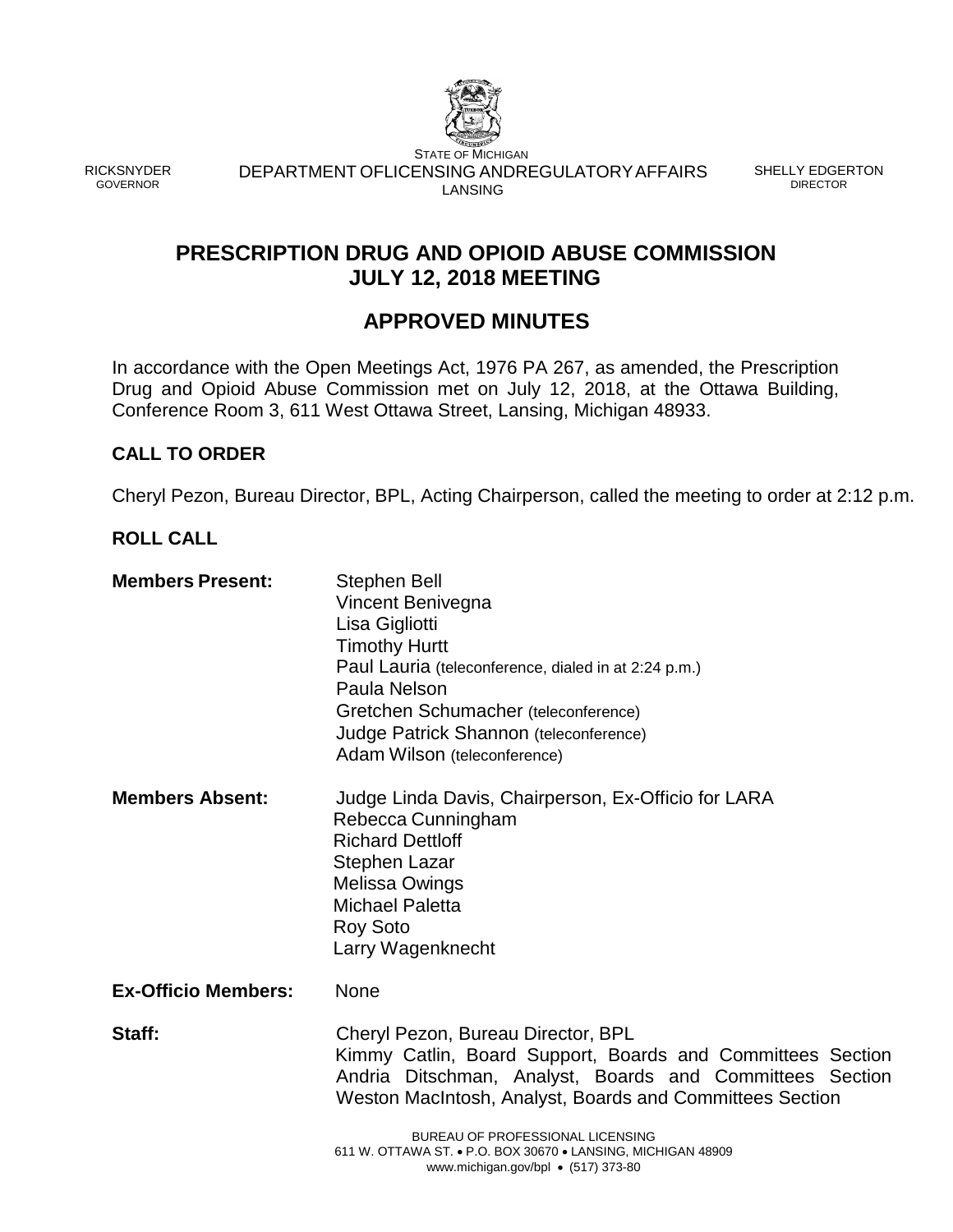Prescription Drug and Opioid Abuse Commission Meeting Minutes July 12, 2018 Page 2 of 4

## **MSU Extension Specialists Presentation**

Courtney Cuthbertson and Kea Norrell-Atich, introduced themselves to the Commission and presented a PowerPoint entitled "Addressing Opioid Misuse in Michigan Communities: MSU Extension's Approach". (Please see Addendum #1).

Discussion was held.

**ROLL CALL:** Established Quorum

## **APPROVAL OF AGENDA**

MOTION by Bell, seconded by Benivegna, to approve the agenda as presented.

A voice vote followed.

MOTION PREVAILED

#### **APPROVAL OF MINUTES**

MOTION by Bell, seconded by Gigliotti, to approve the minutes from June 26, 2018 as written.

A voice vote followed.

MOTION PREVAILED

#### **Action Items – Subcommittee Motions**

#### **Syringe Service Programs**

MOTION by Gigliotti, seconded by Bell, having reviewed the impact of syringe service programs, endorses the expansion of syringe service programs in Michigan. Syringe service programs provide resources for overdose prevention, referral to substance use disorder treatment, HIV and Hepatitis testing, vaccinations, medication take-back, safe disposal of syringes, and free sterile syringes. Syringe service programs reduce infectious disease, increase the rate of patients seeking treatment, and do not increase drug use.

Discussion was held.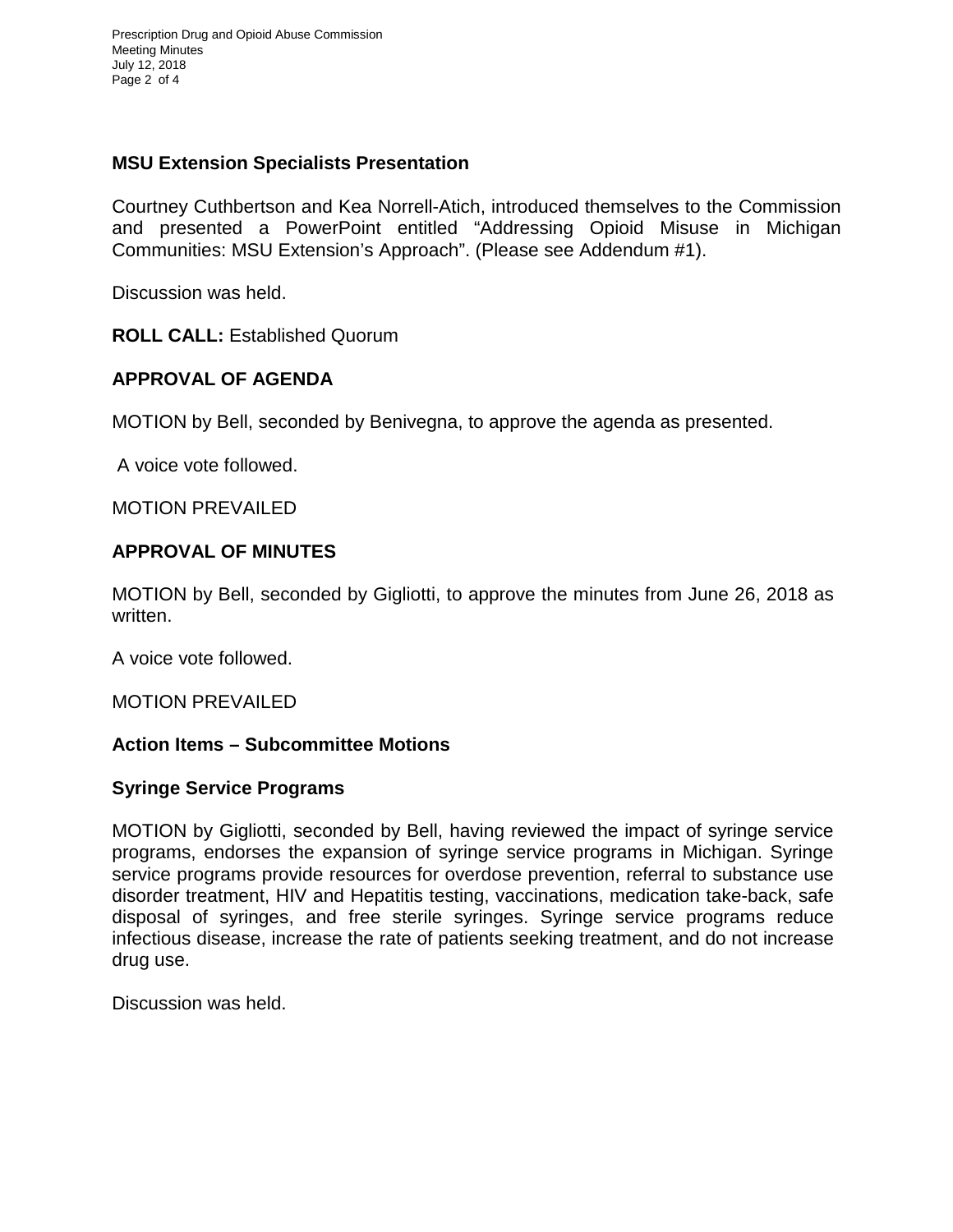A roll call vote followed: Yeas – Bell, Benivegna, Gigliotti, Hurtt, Lauria, Nelson, Schumacher, Shannon, Wilson Nays – None

MOTION PREVAILED

## **Letter to Local Governments**

MOTION by Bell, seconded by Nelson, to send a letter of intent to inform local governments that the Prescription Drug and Opioid Abuse Commission endorses the expansion of syringe service programs in Michigan.

Discussion was held.

A roll call vote followed: Yeas – Bell, Benivegna, Gigliotti, Hurtt, Lauria, Nelson, Schumacher, Shannon, Wilson Nays – None

## MOTION PREVAILED

## **DHHS Update**

Jared Welehodsky, Analyst, Policy and Strategic Initiatives, MDHHS, informed the Commission that MDHHS is working to apply for funding through CDC and SAMHSA.

## **OLD BUSINESS**

## **Legislative Update**

Bryan Modelski, Legislative Analyst for the Bureau of Professional Licensing, discussed the recently introduced bills that address opioid abuse.

Gigliotti discussed the recently introduced Synthetics Trafficking and Overdose Prevention Act of 2018 or STOP Act of 2018 and advised that it would be further reviewed with the Policy and Outcomes Subcommittee to determine if a motion of support is appropriate, and if so, the motion will be brought to the full Commission at the August meeting.

## **SUBCOMMITTEE REPORTS**

**Treatment**

None

#### **Regulation and Enforcement**